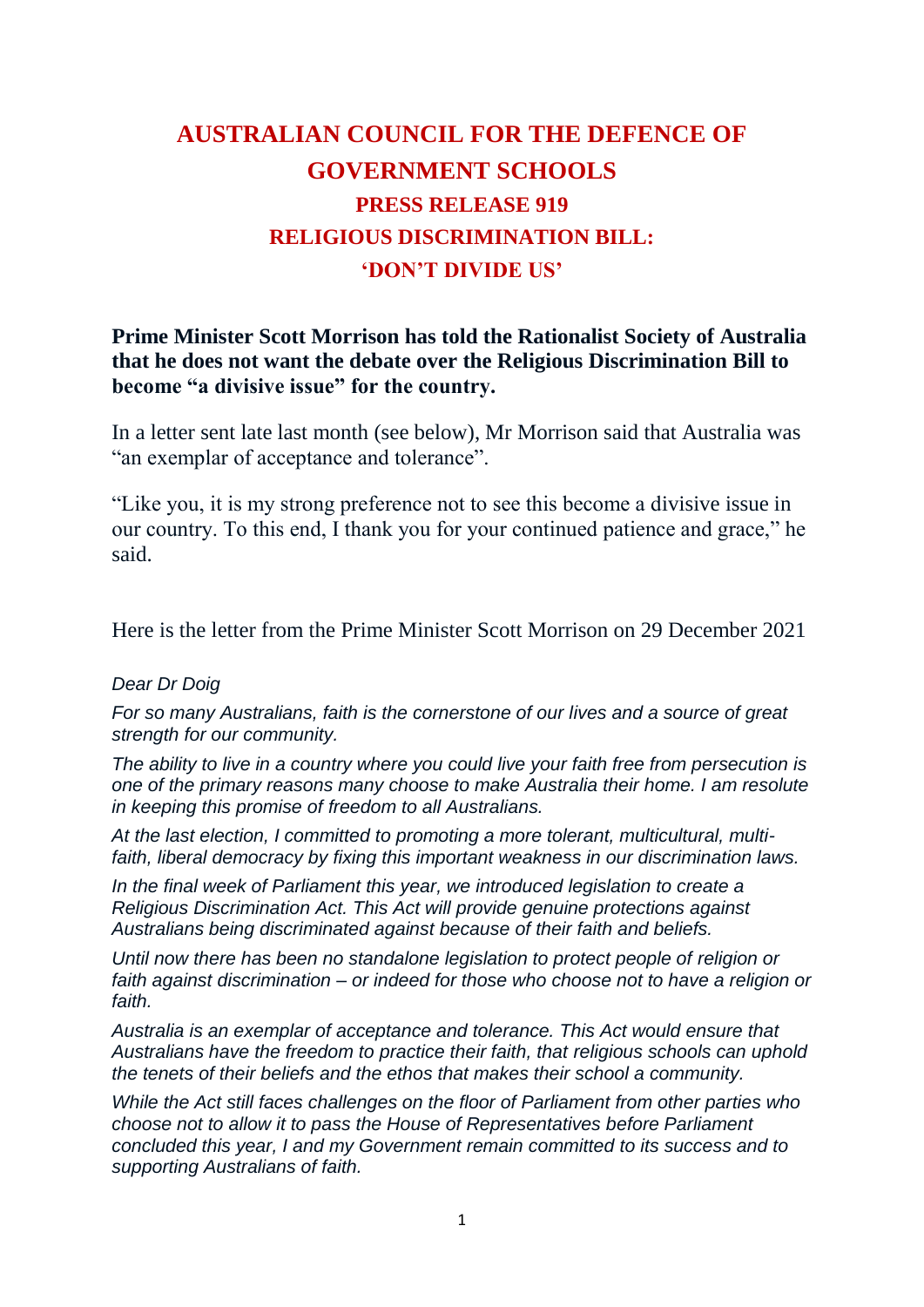*I thank you and the many people, from individuals of faith through to the leaders of broader religious groups, who have provided constructive feedback in the process of developing this Act. Like you, it is my strong preference not to see this become a divisive issue in our country. To this end, I thank you for your continued patience and grace.*

*Together with the support of you and your community, we will stand strong and continue to protect Australia's status as the most inclusive, tolerant, and multicultural place in the world.*

*Best wishes for a peaceful and prosperous 2022.*

*Yours sincerely SCOTT MORRISON*

In response, RSA president Meredith Doig has urged the Prime Minister to withdraw his support for the bill because it is already causing division.

"You write in your letter that Australia is the 'most inclusive, tolerant and multicultural place in the world'. And I tend to agree. Which is why you need to do, we need to do, everything we can to keep it that way," she said in a video published on her @MeredithDoig Twitter account.

"Prime Minister, don't do it – don't keep pushing this divisive and unnecessary bill. Don't divide us."

The Rationalist Society of Australia is among 11 freethought and pro-secular groups who, as part of the [#DontDivideUs campaign,](https://dontdivideus.com.au/) are opposing the bill in its current form because of concern about the widespread division it will cause.

In her video, Dr Doig said the bill is not only dividing religious and nonreligious Australians but also pitting religious fundamentalists against progressive people of faith.

*Si Gladman is Campaigns & Communications Coordinator at the Rationalist Society of Australia. You can contact him at sigladman@rationalist.com.au or follow him on Twitter at @si\_gladman*

*Image: G20 Argentina (CC, Flickr)*

### **LISTEN TO THE DOGS PROGRAM 855 ON THE AM DIAL: 12.00 NOON SATURDAYS**